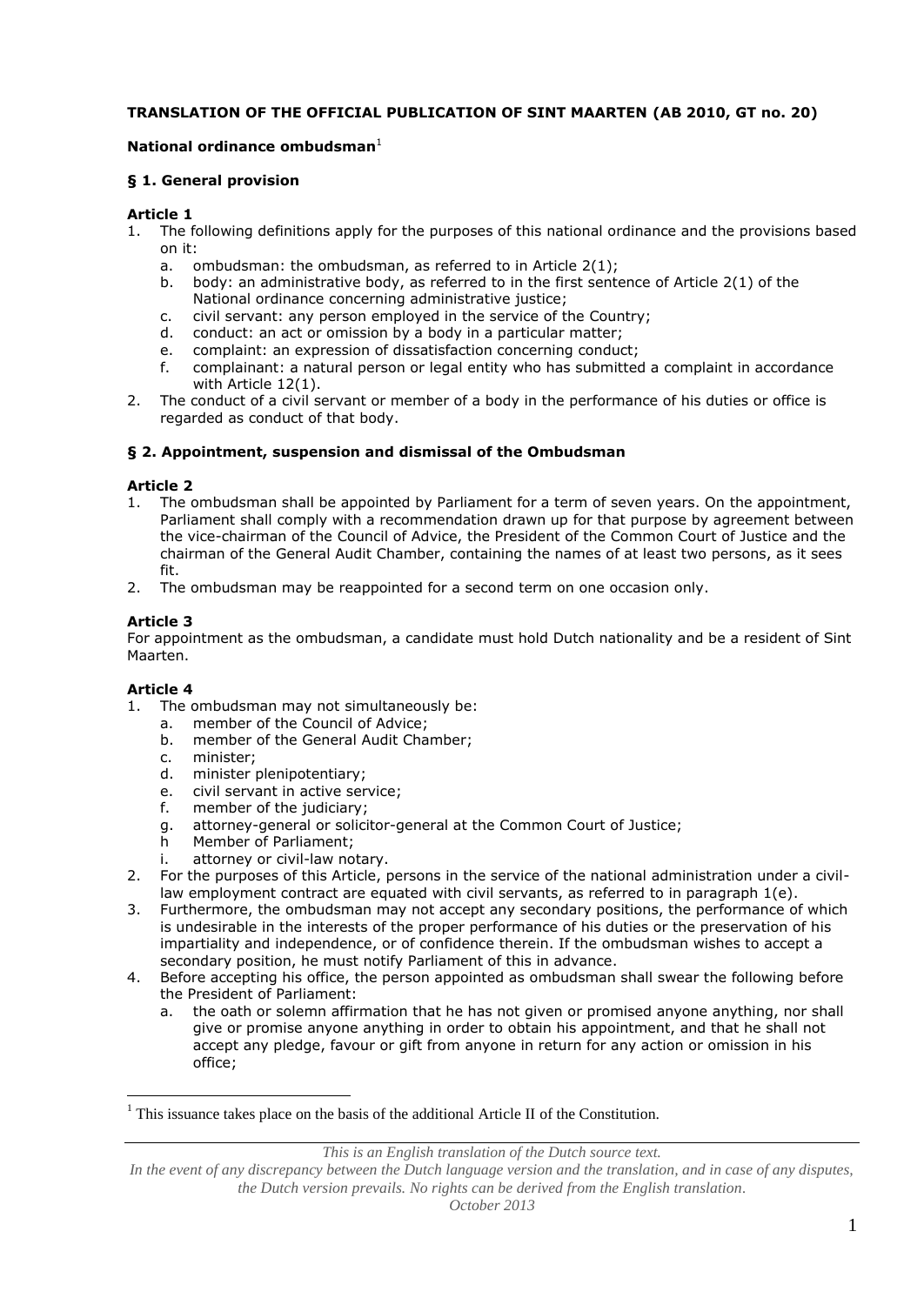b. the oath or solemn affirmation of loyalty to the Constitution.

## **Article 5**

- 1. Parliament shall dismiss the ombudsman:
	- a. at his own request;<br>b. on reaching the age
	- on reaching the age of 70;
	- c. if he is convicted of a criminal offence by a final decision of a court, or if a measure is imposed on him by such a decision leading to the deprivation of his liberty;
	- d. if he is placed in receivership, is declared bankrupt, is granted a moratorium on payments or is committed for debts by a final decision of a court;
	- e. on acceptance of one of the positions referred to in Article 4(1);
	- f. on the loss of Dutch nationality;
	- g. on the loss of residency in Sint Maarten.
- 2. Parliament, having heard the Council of Advice, may dismiss the ombudsman:
	- a. if he is permanently unable to perform his duties due to illness or disability;
	- b. if circumstances arise as referred to in Article 4(3).

### **Article 6**

- 1. The ombudsman shall be suspended:
	- a. if he is held in pre-trial detention;
	- b. if a preliminary court investigation is opened against him in relation to a criminal offence;
	- c. if he is convicted of a criminal offence by a decision of a court that has not become final, or if a measure is imposed on him by such a decision leading to the deprivation of his liberty;
	- d. if he is placed in receivership, is declared bankrupt, is granted a moratorium on payments or is committed for debts by a decision of a court that has not become final.
- 2. The ombudsman may be suspended if there are other serious suspicions of the existence of facts or circumstances that could have led to dismissal, other than those in the cases referred to in Article  $5(1)(a)$  and  $5(1)(b)$  or  $5(2)$ .

## **Article 7**

If there is an intention to suspend or dismiss the Ombudsman, other than in the cases referred to in Article  $5(1)(a)$  and  $5(1)(b)$ , he shall be given an opportunity to express his views on this.

### **§ 3 Legal position of the Ombudsman**

### **Article 8**

- 1. The ombudsman shall enjoy annual remuneration equivalent to scale 17 of the remuneration applying for civil servants. The remuneration shall be index-linked in the same manner as the remuneration for civil servants.
- 2. The ombudsman shall enjoy a representation allowance of six percent of his remuneration.

# **Article 9**

- 1. All legal regulations applying for civil servants and relating to:
	- a. leave;
	- b. the holiday allowance;
	- c. the reimbursements for the costs of medical treatment or nursing;
	- d. the pension;
	- e. the benefits on decease and surviving dependents' pensions

shall apply for the ombudsman, to the extent that no provision is made for this in this national ordinance.

- 2. For the purposes of the regulations referred to in paragraph 1, the ombudsman is equated with a civil servant in the highest scale and grade pursuant to the regulation on the remuneration of civil servants.
- 3. At the proposal of Parliament, the ombudsman may be included in regulations that are not legal regulations within the meaning of paragraph 1 and that do not generally apply for civil servants.

### **Article 10**

By a parliamentary rule the ombudsman may be awarded an expenses allowance for the use of a personal mobile telephone or a personal motor vehicle, or other provision may be made for the use of a telephone and motor vehicle for the performance of his duties.

*This is an English translation of the Dutch source text.*

*In the event of any discrepancy between the Dutch language version and the translation, and in case of any disputes, the Dutch version prevails. No rights can be derived from the English translation.*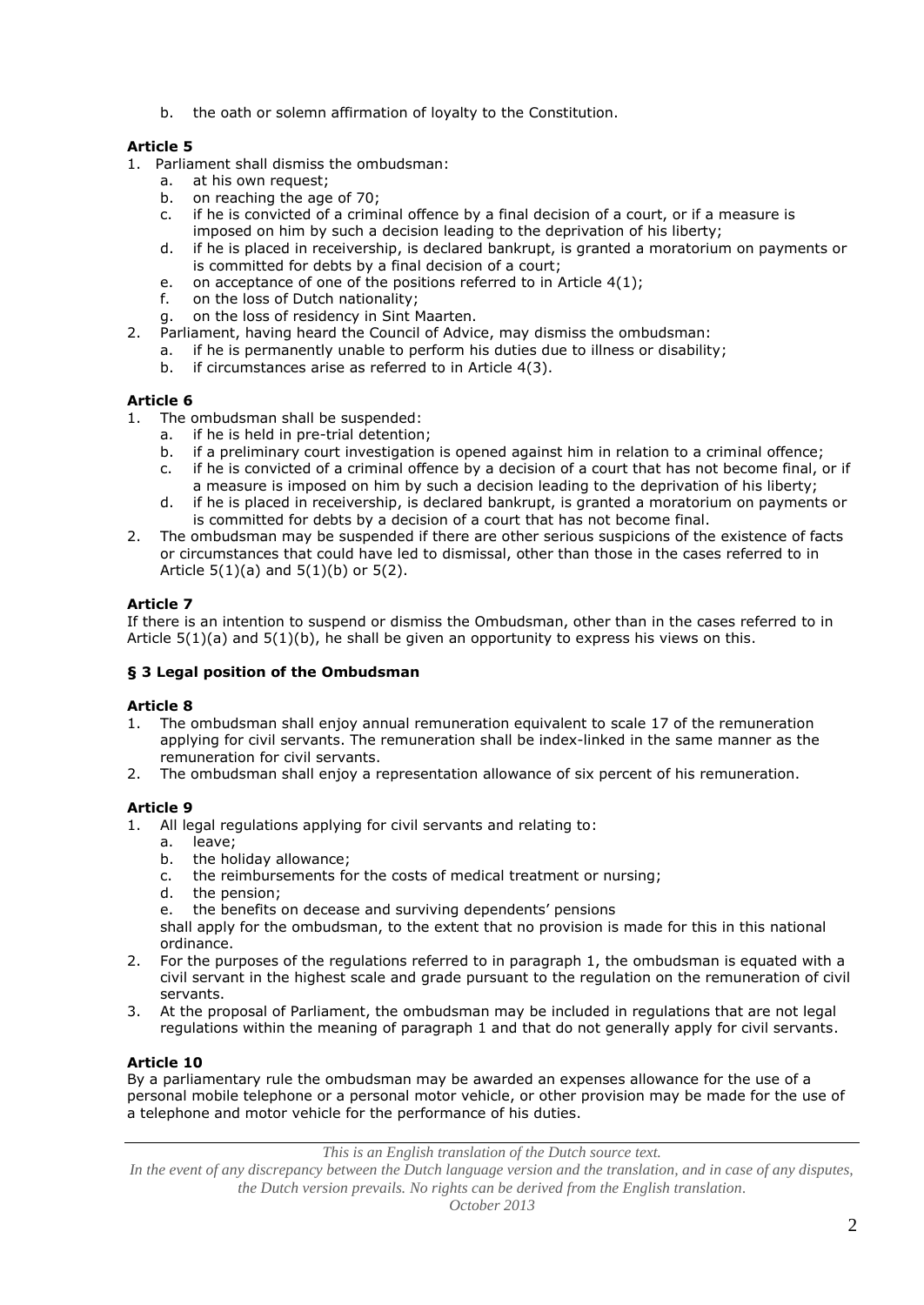## **§ 4 Office of the Ombudsman**

### **Article 12**

- 1. There shall be an Office of the Ombudsman. The budget and financial reporting of this office form part of the budget and accounts, respectively, of the Country's general service.
- 2. The Parliament shall provide the ombudsman with all facilities necessary for the proper and independent performance of his duties, by agreement with him and with the minister concerned.
- 3. The ombudsman shall determine the working methods and organisation of the office.
- 4. By agreement with the ombudsman and in observance of the Country's regulations concerning legal positions, as referred to in paragraph 5, the quantity and quality of the personnel of the office shall be laid down by parliamentary regulation. The regulation shall be recorded in the Official Publication.
- 5. The Country's regulations concerning legal positions shall apply to the personnel of the office. The ombudsman acts as the competent authority for the application of the regulations concerning legal positions.
- 6. The ombudsman may mandate one or more of his powers to one or more employees of his office.
- 7. The appointment, promotion, suspension and dismissal of the personnel of the office shall take place by national decree, on the proposal of the ombudsman.

# **Article 13**

The ombudsman and the personnel of the office are not subordinated to any body with regard to the performance of their duties.

## **Article 14**

- 1. On the nomination of the ombudsman, if possible from among the personnel of the office of the ombudsman, Parliament shall appoint a deputy ombudsman who can represent his office in his absence. The appointment of a deputy ombudsman shall be made for the duration of the term of office of the ombudsman on whose nomination the appointment is made.
- 2. If the ombudsman dies or pursuant to Article 5, is dismissed, before the end of his term of office Parliament shall provide for an acting ombudsman as soon as possible, until a new ombudsman takes office.
- 3. All the provisions of this national ordinance the ombudsman apply to the acting ombudsman, with the exception of Article 2.

### **§ 3. The complaints procedure**

### **Article 15**

- 1. Everyone has a right to submit a complaint to the ombudsman. The ombudsman shall ascertain whether the complainant has notified the body and, if applicable, the civil servant of the complaint and has given it/him an opportunity to respond to this.
- 2. A complaint shall be issued in writing and shall contain:
	- a. the name and the address of the complainant;
	- b. the clearest possible description of the conduct against which the complainant addresses the complaint;
	- c. a statement of the body and if applicable, the civil servant against which or whom the complaint is addressed;
	- d. a description of where, when and against whom the conduct took place;
	- e. the reason why the complainant feels injured by the conduct;
	- f. date
- 3. If the complainant so requires, the office of the ombudsman shall assist him in drawing up his complaint in writing.
- 4. Following submission of his complaint, the complainant shall receive a written notice of receipt from the ombudsman.

### **Article 16**

- 1. The ombudsman shall investigate the complaints submitted.
- 2. During the investigation, the ombudsman may make proposals for reaching a solution to the complaint to the complainant and the body.

*This is an English translation of the Dutch source text.*

*In the event of any discrepancy between the Dutch language version and the translation, and in case of any disputes, the Dutch version prevails. No rights can be derived from the English translation.*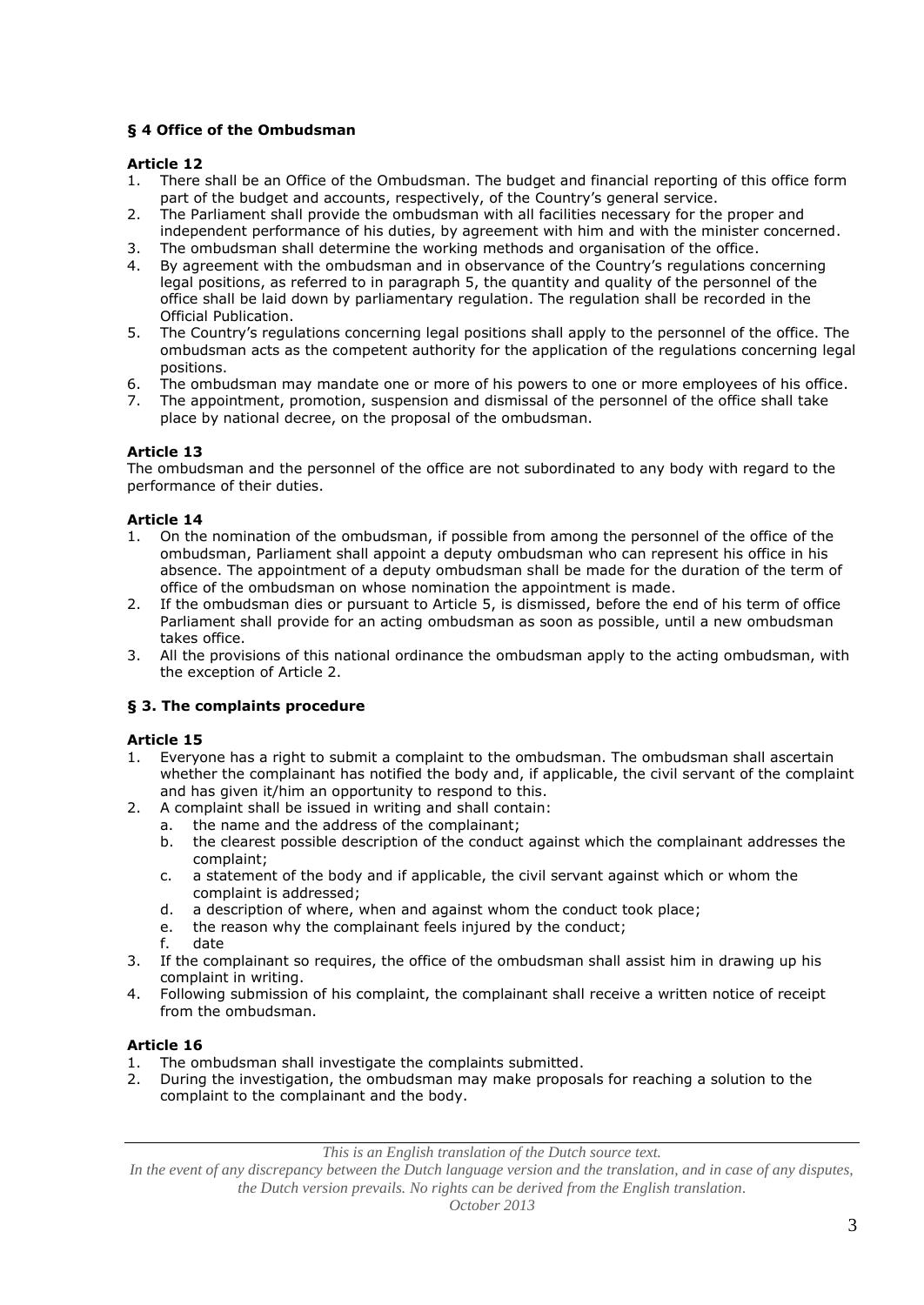- 3. The ombudsman shall hand down a decision as to whether the conduct was proper or not, partially or in full.
- 4. By way of derogation from paragraph 3, the ombudsman shall not hand down a decision if the investigation leads the ombudsman to the conclusion that it does not provide sufficient certainty regarding the actual facts regarding the conduct against which the complainant addresses the complaint.
- 5. The ombudsman may also open an investigation into conduct on his own initiative if he suspects that such conduct is improper. The provisions of this national ordinance concerning submitted complaints then are likewise applicable.
- 6. The ombudsman may make recommendations to a body to take measures. The body shall notify the ombudsman whether and how the recommendations were followed. The body shall state its reasons for not adopting the recommendations, or for departures from these.

# **Article 17**

- 1. The ombudsman is not authorised to open or continue an investigation, as referred to in Article 15:
	- a. if the matter falls under the general policy of a body;
	- b. concerning generally binding regulations;
	- c. if proceedings have been instituted against the conduct under administrative law, civil law or criminal law, or if an administrative-law decision has been handed down.
- 2. The ombudsman is not required to open or continue an investigation, as referred to in Article 15, if:
	- a. a year has passed since the conduct at the time when the complaint is submitted;<br>b. the complaint does not comply with the requirements referred to in Article 15(2);
	- the complaint does not comply with the requirements referred to in Article  $15(2)$ ;
	- c. the complaint is apparently unfounded;<br>d. the interest of the complainant or the se
	- the interest of the complainant or the seriousness of the conduct does not appear to be sufficient;
	- e. the complainant is a person other than the person against whom the conduct took place;
	- f. a complaint concerning the same conduct is being processed or has been settled by the ombudsman, unless a new fact or new circumstance has been revealed and this could have led to a different decision on such conduct;
	- g. a provision under administrative law was open to the complainant with regard to the conduct, and the complainant did not avail himself of this;
	- h. if a complaint regarding the conduct has been submitted to a body as referred to in chapter 9 of the General national ordinance administrative law, and no decision has yet been handed down on this.
- 3. If the ombudsman does not institute an investigation, or further investigations pursuant to paragraph 1 or 2, he shall notify the complainant, the body concerned and, if applicable, the civil servant concerned of this in writing at the earliest opportunity, stating the reasons.
- 4. The ombudsman shall provide a copy of or extract from the notice referred to in paragraph 3 to anyone on request. The Government Information (Public Access) Decree shall be likewise applicable to the charges to be made for this.
- 5. If, in the view of the ombudsman, a provision is open to the complainant under administrative law, civil law or criminal law with regard to the conduct, he shall notify the complainant of this at the earliest opportunity.

# **Article 18**

- 1. The ombudsman shall notify the relevant body and, if applicable, the civil servant of the complaint. The complainant, the body and, if applicable, the civil servant shall be given an opportunity to present their views, in writing or orally, and in the presence of each other or otherwise, at the discretion of the ombudsman. A record of an oral presentation shall be drawn up.
- 2. If this is considered necessary in order to assess a complaint, the ombudsman may also give other parties an opportunity to view a complaint and to submit a written statement in that regard.
- 3. The persons concerned, as referred to in paragraphs 1 and 2, may be supported or represented by an authorised representative in order to protect their interests in that regard. For that purpose, the authorised representative shall submit a written power of attorney from the person that he represents, unless he is an attorney or appears in the presence of the person that he represents.

In the event of any discrepancy between the Dutch language version and the translation, and in case of any disputes, *the Dutch version prevails. No rights can be derived from the English translation.*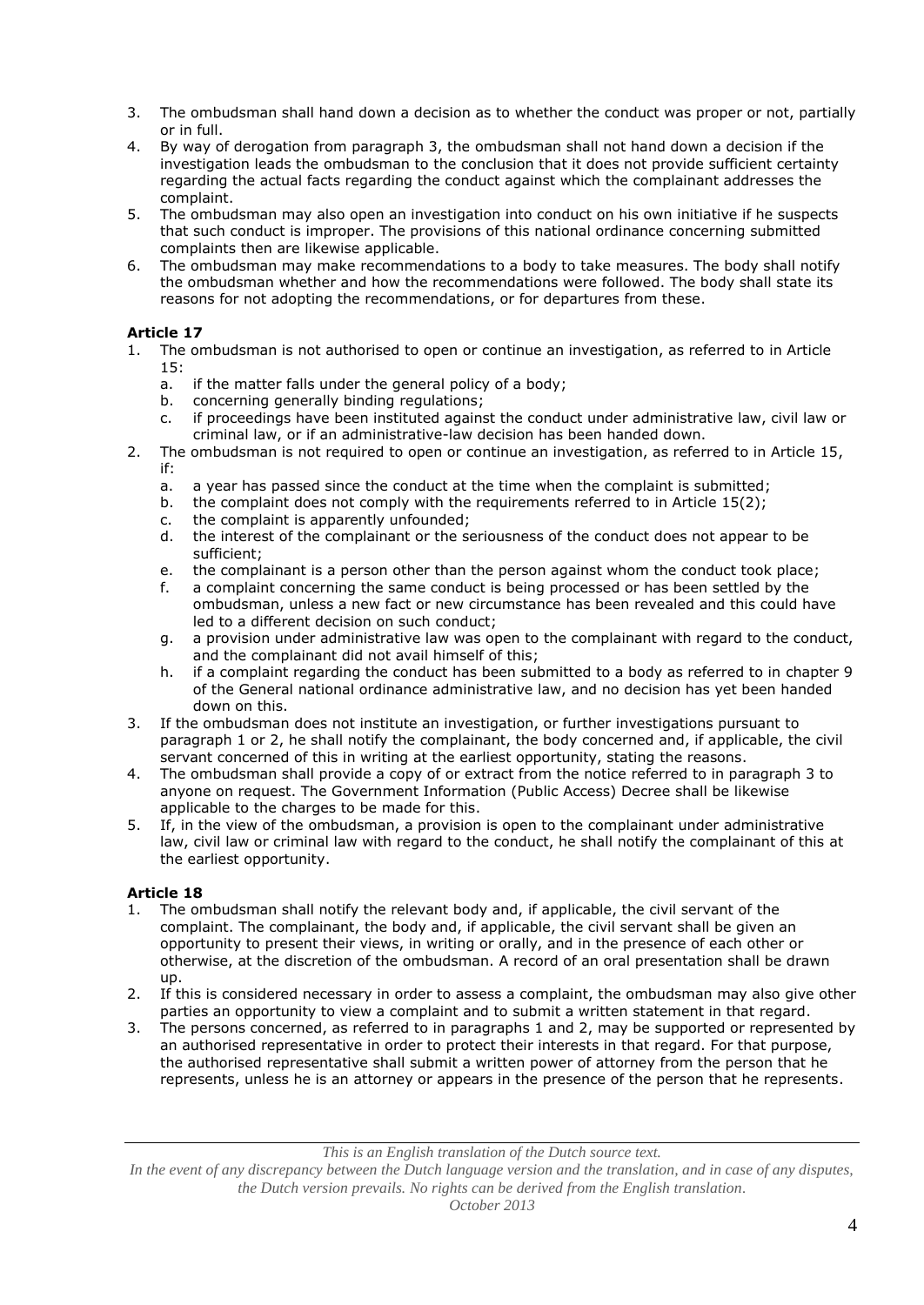## **Article 19**

- 1. The ombudsman is authorised to request all information or documents, or to view all documents relating to a matter to which the investigation relates from the relevant body, and, if applicable, the civil servant as well as from the complainant as well as from civil servants acting as experts or witnesses.
- 2. The persons concerned referred to in paragraph 1 are required, subject to paragraphs 3 and 4, to comply with a request as referred to in paragraph 1 within a term set by the ombudsman.
- 3. The ombudsman may gather information relating to the policy pursued under the responsibility of a body only with the mediation of that body.
- 4. The persons concerned referred to in paragraph 1 may claim immunity from the provision of information on the grounds of statutory or other serious reasons. The ombudsman may request documentary evidence in support of an invocation of immunity.

### **Article 20**

- 1. Before completing the investigation and recording the resulting findings in a report, the ombudsman shall notify the body and, if applicable, the civil servant, as well as the complainant of his preliminary findings.
- 2. The ombudsman shall give the body and, if applicable, the civil servant, as well as the complainant, an opportunity to express a view on the provisional findings within a term that he sets.

#### **Article 21**

- 1. When the investigation has been closed, the ombudsman shall draw up a report in which he presents his finding and his view, as referred to Article 16(3), or his conclusion, as referred to in Article 16(4).
- 2. The ombudsman shall send the report to the complainant, the body and, if applicable, to the civil servant and if necessary, to other persons involved in the investigation.
- 3. The ombudsman shall provide a copy of or extract from the report referred to in paragraph 1 to any person on request. The Government Information (Public Access) Decree of Sint Maarten shall be likewise applicable to the charges to be made for this. He shall also make the report available for inspection at the office of the ombudsman.
- 4. In the cases referred to in paragraph 3, the anonymity of the persons referred to in the report shall be assured.

### **Article 22**

- 1. Each year, the ombudsman shall send a report on his work to Parliament.
- 2. He shall ensure that the report is published and is made generally available. The Government Information (Public Access) Decree shall be likewise applicable to the charges to be made for this. He shall also make the report available for inspection at the office of the ombudsman. Article 21(4) applies likewise.
- 3. The ombudsman may add information to the report that is intended solely for confidential viewing by Members of Parliament and the bodies concerned.
- 4. Parliament is authorised to call the ombudsman to appear at a parliamentary hearing in order to answer questions.

### **Article 23**

- 1. At the request of Parliament or otherwise, the ombudsman is authorised to notify Parliament of his findings and view immediately after the closure of an investigation.
- 2. Article 22(2), 22(3) and 22(4) are likewise applicable.

### **§ 4. Final provisions**

#### **Article 24**

All persons involved in the implementation of this law who obtain access to data in that process which they know or should reasonably be expected to suspect to be confidential, and who are not already subject to a confidentiality obligation on the grounds of their office, occupation or legal regulation in respect of the data, are required to maintain the confidentiality of the data, except to the extent that they are required to disclose these by any legal regulation or the need for disclosure arises from their duties.

*This is an English translation of the Dutch source text.*

*In the event of any discrepancy between the Dutch language version and the translation, and in case of any disputes, the Dutch version prevails. No rights can be derived from the English translation.*